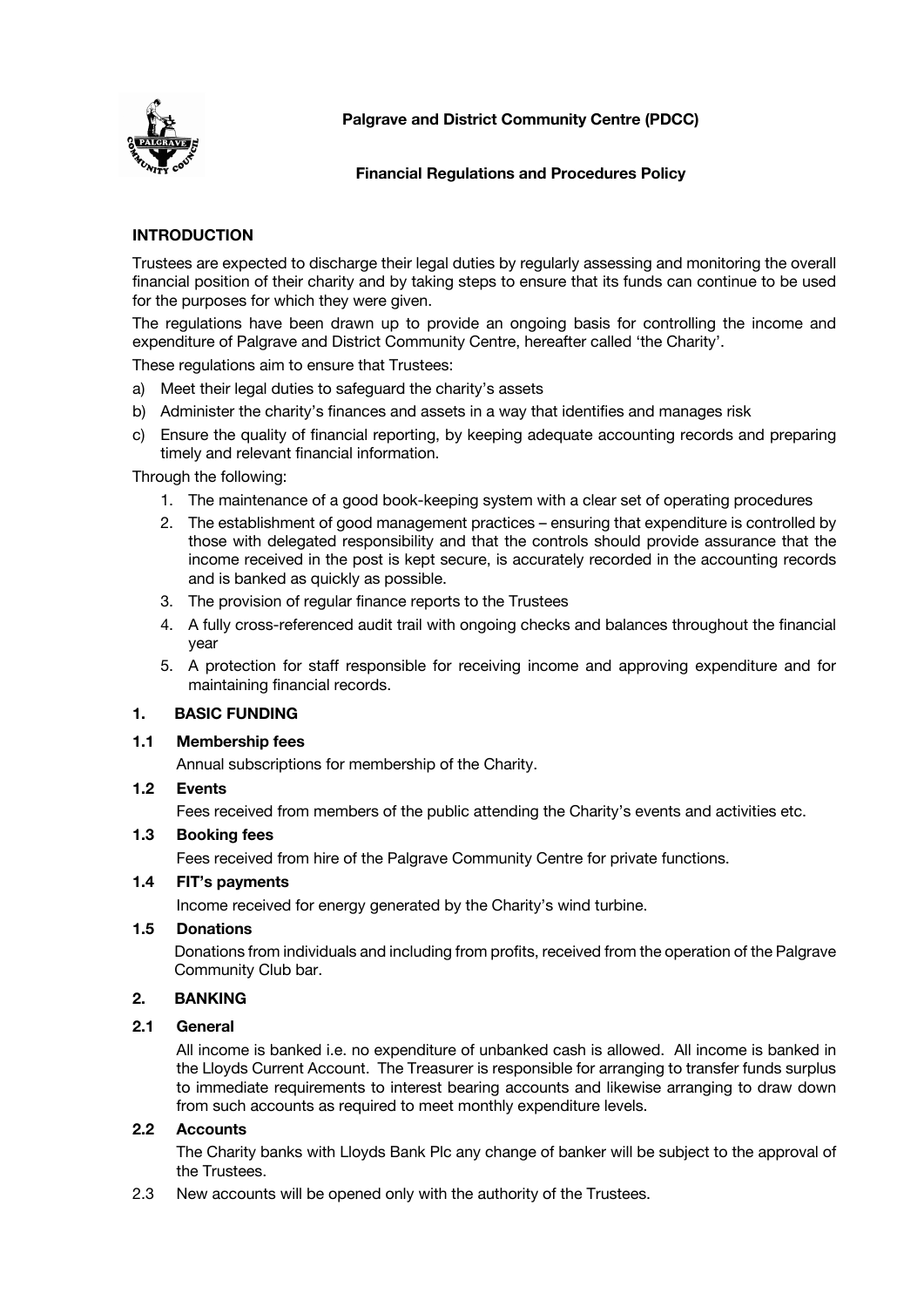# 2.4 **Cheques, Cash and Electronic Banking**

The current account will have mandated cheques signatories requiring one signatory on every cheque.

Both the current account and savings account are accessible by authorised and designated persons, with The Chairman/Treasurer and Financial Adviser having full access.

Two other Trustees have restricted access to ensure transparency.

The following controls should help ensure a basic level of protection for the charity's funds:

- 2.4.1 Cheques payable to a cheque signatory will not be signed by the payee.
- 2.4.2 Chequebooks will be held by the Treasurer in a secure location.
- 2.4.3 Cheques and cash should be banked regularly and promptly
- 2.4.4 Cheques and cheques not banked on the day of receipt should be placed in a safe or locked cash box
- 2.4.5 Regular review of bank mandates and authority limits
- 2.4.6 Prohibition on the signing of blank cheques
- 2.4.7 Prompt recording of payments ,including details of the cheque number, nature of the payment and the payee
- 2.4.8 Obtaining documentation to support the validity of the payment including relevant invoices and confirmation that the goods or services have been received
- 2.4.9 Insurance cover for cash in hand and in transit should be considered

#### **3. EXPENDITURE APPROVAL**

3.1 The Treasurer will only raise cheques or pay by BACS when invoices / receipts are provided. Any payment with order has to have written approval by the Treasurer and Chairman, which should be attached to the invoice.

#### **4. INCOME**

#### **CASH AND CHEQUES**

- 4.1 For events where cash receipts are likely to exceed £200, at least two people, including the Treasurer and 1 other Trustee are involved in handling and recording the money received.
- 4.2 Records are maintained for each fundraising event by the Organiser of the event, in sufficient detail to identify gross receipts or takings and costs incurred. Such record shall be in an appropriate Financial Summary of Events form.
- 4.3 All income is banked i.e. no expenditure from unbanked monies to be made.
- 4.4 If income is received in cash this should be paid into the bank as soon as practically possible.
- 4.5 For all events for which there is ticket income, the Organiser shall ensure:
	- a. That tickets all are pre-numbered
	- b. (A record is kept of all persons who have been issued with tickets to sell, and the ticket numbers that have been allocated to each person
	- c. A record is kept of which tickets have been sold
	- d. All money from tickets and any unsold tickets are collected
	- e. A reconciliation is made of receipts against tickets sold

### **GRANTS**

4.6 Grant payments must further the purposes of the charity and funding is used by the recipients for the purposes for which it was given.

There shall be established monitoring procedures to ensure grants have been used for the agreed purposes

### **LOANS**

4.7 Loans can be an important source of finance for a charity. It is important that the Trustee Committee ensures that when taking out of a loan that they are fully aware of all its terms and that the loan is in the interests of the charity. Trustees should also ensure that the charity is able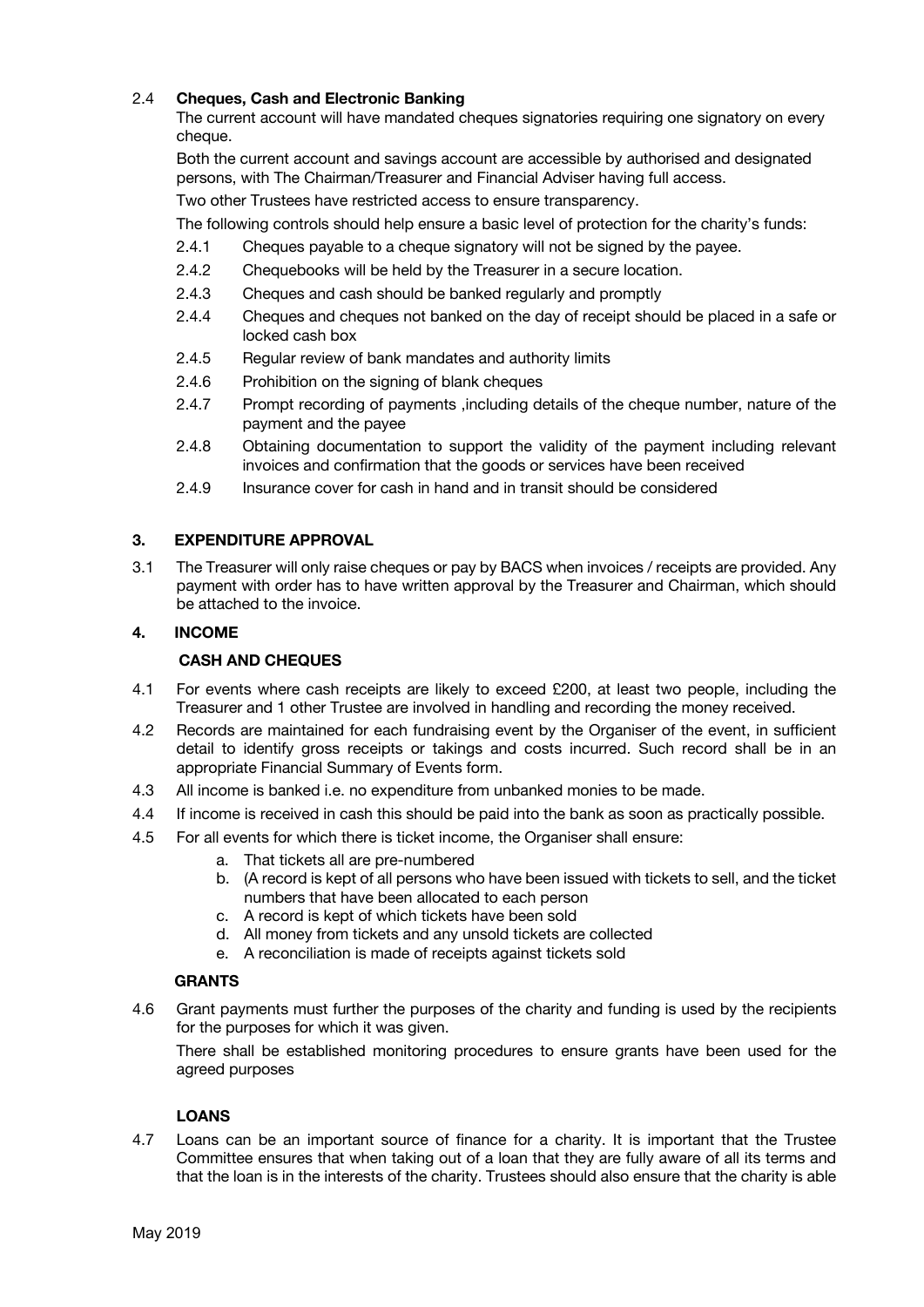to meet the repayments of principal and interest as they fall due before taking out the loan. The following controls over loans should be in place:

- a. All loans must be documented and that the amount of the loan and any charges and interest due are clearly set out
- b. A record of all outstanding loans is kept noting the history of repayments of principal and interest for each loan and the outstanding balance
- c. Where a loan is advanced by a trustee, any conflict of interest is noted and properly managed, that the terms of the loan are in the charity's interests and should a rate of interest be charged that exceeds the prevailing Bank of England Bank Rate (also known as the base rate) that rate is justifiable
- d. If a loan is secured or subject to bank covenants, the terms of the security or bank covenants are in the interests of the charity and appropriate details are logged on the register of assets
- e. The charity has in place a plan to meet the repayment of principal and interest on the loan as they fall due

### **5. EXPENSES**

- 5.1 Staff and volunteer expenses will only be paid against a completed claim form, which has to be authorised by the Treasurer.
- 5.2 The level of expenses allowed for volunteers holding specified roles will be as agreed by the Trustees.
- 5.3 Volunteers are expected to claim monthly within twenty-eight days of the month end.
- 5.4 Cash advances for advance expenses may be authorised by the Trustees.
- 5.5 Expense claims should contain a self-declaration that the claim is accurate and incurred in connection with the business of the charity
- 5.6 To minimise the charity's cash payments, reimbursement should be made by cheque or BACS
- 5.7 Any mileage rate paid for motor travel should be at 45p/mile

#### **6. CASH PAYMENTS**

- 6.1 Cash should be paid, where practicable out of a petty cash float specifically kept for such payments
- 6.2 Details of payments should be entered in a petty cash record
- 6.3 Supporting documentation for cash payments over £40, should be authorised by someone other than the person who maintains the petty cash or the person making the payment, such as any Trustee
- 6.4 The balance of petty cash in hand, and the records, should be kept securely
- 6.5 Regular spot checks of the petty cash float should be made by the Finance and Compliance sub committee
- 6.6 A petty cash float of up to £500 is to be maintained by the Treasurer for general expenses. The operation of these accounts is under the supervision of the Treasurer and records of expenditure will be kept for all petty cash accounts.

### **7. CONTRACT STAFF**

- 7.1 Contract Staff are self-employed and as such are responsible for both tax and National Insurance Payments.
- 7.2 A contract should be in place for all self-employed staff
- 7.3 Contract Staff are paid by BACS on a monthly basis on receipt of appropriate invoice.

### **8. CONTRACTS**

Contracts relating to long-term purchase, leasing or equipment maintenance shall be approved by the Trustee Committee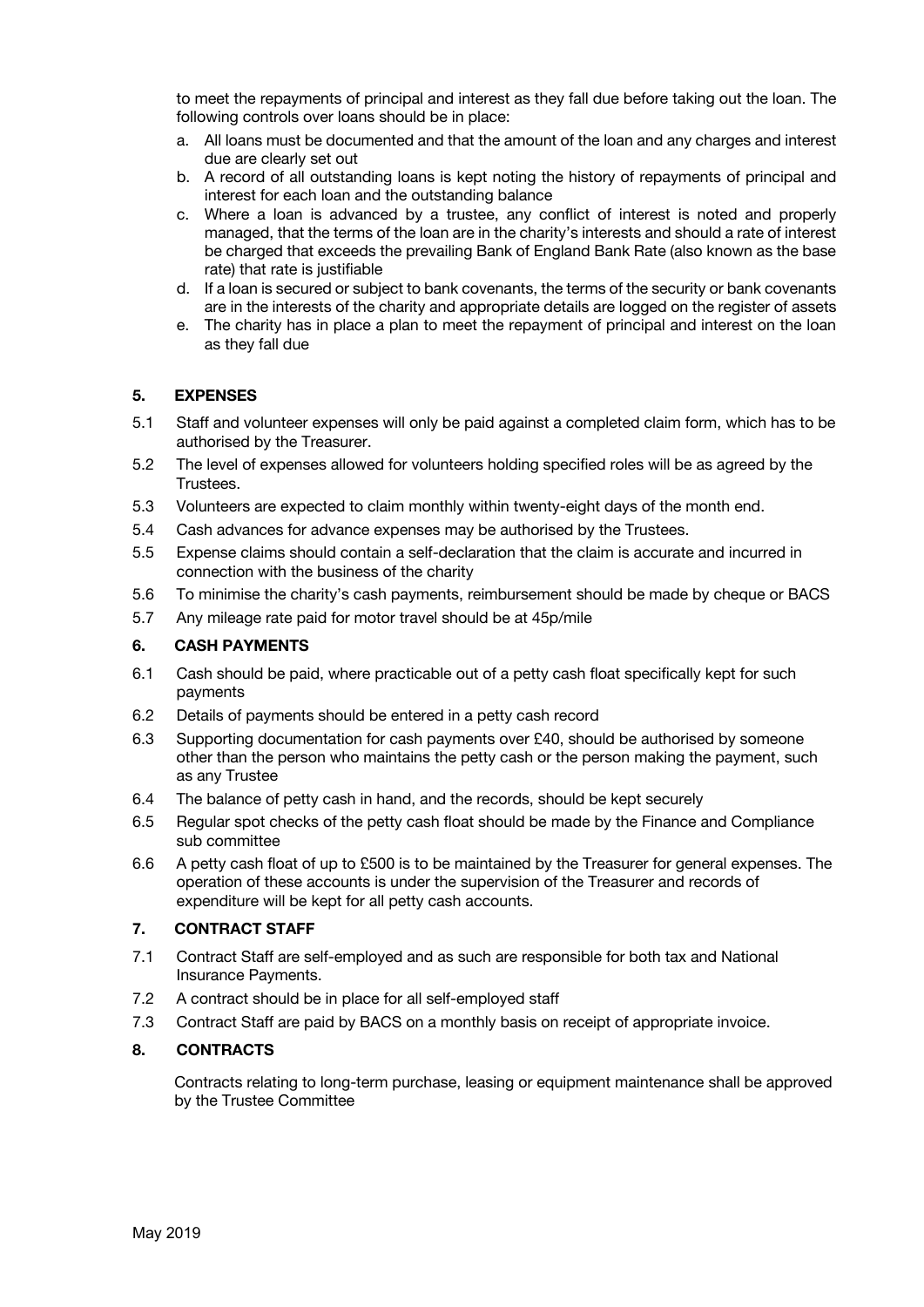### **9. QUOTATIONS**

In the event of an item of expenditure for the supply of goods or services being estimated to have a value exceeding £400 competitive quotations will be sought. On such occasions a minimum of two suppliers will be invited to quote for the provision of the goods or services.

### **10. INVENTORY**

- 10.1 An Inventory, to include main items of equipment and furniture, will be monitored by the Finance and Compliance sub-committee.
- 10.2 Redundant items will be disposed of through the authority of the Trustee Committee and shall be on a best price basis.

#### **11 INSURANCE**

11.1 The Treasurer, on behalf of the Trustee Committee, will annually review the Charity's insurances and ensure that adequate cover is maintained.

11.2 Insurance must cover:

- Contents
- Personal Accident
- Public and Third Party Liability
- Building
- Trustee Liability
- And such other risks as the Trustees may decide.

### **12. ACCOUNTING RECORDS**

- 12.1 An Income and Expenditure record is to be reconciled monthly against bank statements. This will be carried out by the Treasurer**.**
- 12.2 Approved invoices and receipts will be recorded and filed.
- 12.3 Income received will be recorded.
- 12.4 All income and expenditure will be entered on the accounting system as and when expenditure is incurred and income invoiced, or received if an invoice is not raised.

12.5 The Treasurer will produce monthly income and expenditure reports which will be presented to Trustee Committee meetings. The financial information should be sent to each trustee before each meeting and will typically include:

- a. The latest management accounts
- b. A comparison of budget to actual figures
- c. An explanation for variances between forecasts and what actually happened
- d. Details of cash flow and closing bank balances
- 12.6 Six Monthly Accounts Summaries will be prepared by the Treasurer and presented to the Trustee Committee at their meeting in the month after the quarter end, or if that is not possible, at the next meeting.
- 12.7 The Financial and Compliance sub-committee will undertake random checks of financial records to ensure the accuracy of the records, to ensure that:
	- a. Records of cash and cheques received agree with bank paying-in slips or counter foils
	- b. Counter foils or paying-in slips agree with the bank statements, both in terms of amount banked and date of credit
	- c. Transfers or other direct payments into the bank are identified and verified against supporting paperwork

These checks should be made by someone other than the person concerned with the original recording of the transaction

12.8 Accounting records must be kept for at least six years

### **13. TREASURER**

The Treasurer is elected annually at the Charity's Annual General Meeting. The remit for this post is as follows: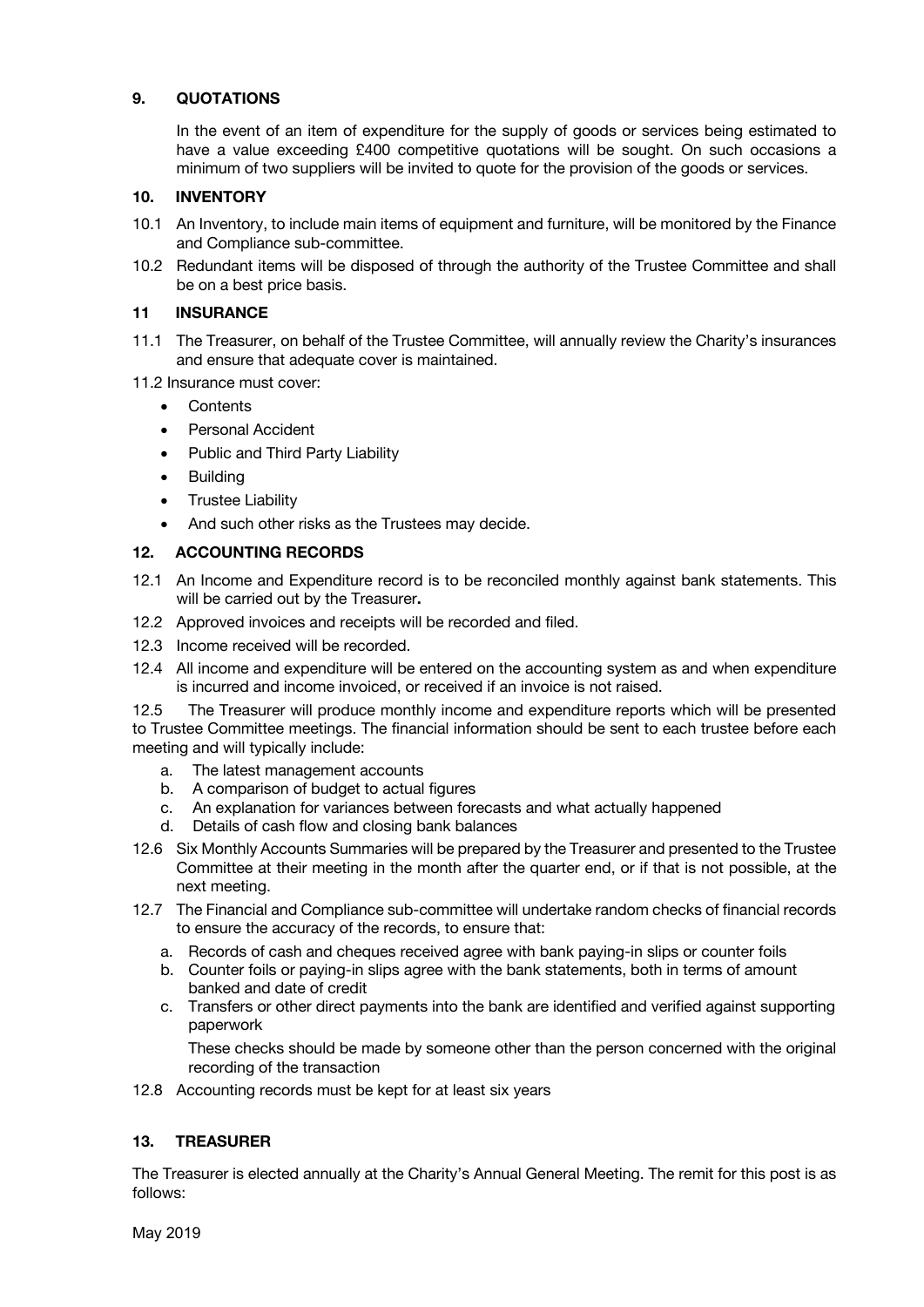- 13.1 To oversee generally the finances of the Charity and to ensure the financial control systems are maintained and to review such systems as becomes necessary.
- 13.2 To sign documents that requires the Treasurer's approval.
- 13.3 Report on the Charity's financial position as may be required by outside bodies.
- 13.4 Advise the Chairman of the financial consequences of any proposed policy changes, revising the budget in line with such changes.
- 13.5 Report monthly to the Trustee Committee Meeting on the financial position and bring any irregularities to the attention of the Chairperson.
- 13.6 Give assistance to the Auditor in the preparation of the annual accounts and present the annual accounts at the Annual General Meeting.

# **14. AUDIT**

- 14.1 The Expenditure and Income records maintained by the Treasurer together with bank accounts statements form the basis for the annual accounts for external audit.
- 14.2 The appointment of the Auditors is made at the Annual General Meeting with the Executive Committee having the powers to make interim appointments.
- 14.3 The audit also covers all monies held by the Charity as project funds.
- 14.4 Project and other designated funds will show as relevant appropriations of liabilities in the end of year accounts.
- 14.5 The end of year accounts will show, under the heading of 'general account', the balance available for the Charity's core funding.

# 15. **BUDGET**

One of the most important financial monitoring activities is budgetary control, i.e. monitoring the charity's financial performance against a budget. Proper and realistic estimates of income and expenditure need to be made for each area of the charity's activities for each financial year. From this information the overall budget will be set which should be agreed by the trustees before the start of the financial year to which it relates.

The Charity will have procedures for sharing monthly or periodic financial information with budget holders, and trustees. Monitoring procedures should identify and seek explanations for significant over or underperformance of both income and expenditure plans.

Other monitoring activities include a review of expected sources of income and the actual income received. Monitoring can also help to ensure that any restrictions placed on the use of funds are identified and reporting requirement to funders is met.

15.1 Trustees should consider budgets including cash projections and business plans.

- 15.2 An annual budget should be produced and reviewed on at least a quarterly basis.
- 15.3 Trustees shall monitor actual results as the year progresses against budget

### **16. RESERVES POLICY**

16.1 Trustees shall ensure that they have robust risk and reserves policies in place and review them on a regular basis.

### **17. SEGREGATION OF DUTIES**

17.1 A key feature of internal financial controls is to ensure that no single individual has sole responsibility for any single transaction from authorisation to completion and review. It is important where the trustees administer the charity personally; that there is sufficient segregation of duties amongst them, so that no one trustee is overburdened or exercises sole responsibility.

17.2 To satisfy the requirement of Segregation of Duties, a Finance and Compliance Sub-Committee is established.

17.3 The sub-committee's role is to help the trustees meet their responsibilities for risk management, having effective internal controls and the efficient and effective use of funds. The committee is therefore part of the financial governance arrangements of the charity. The committee